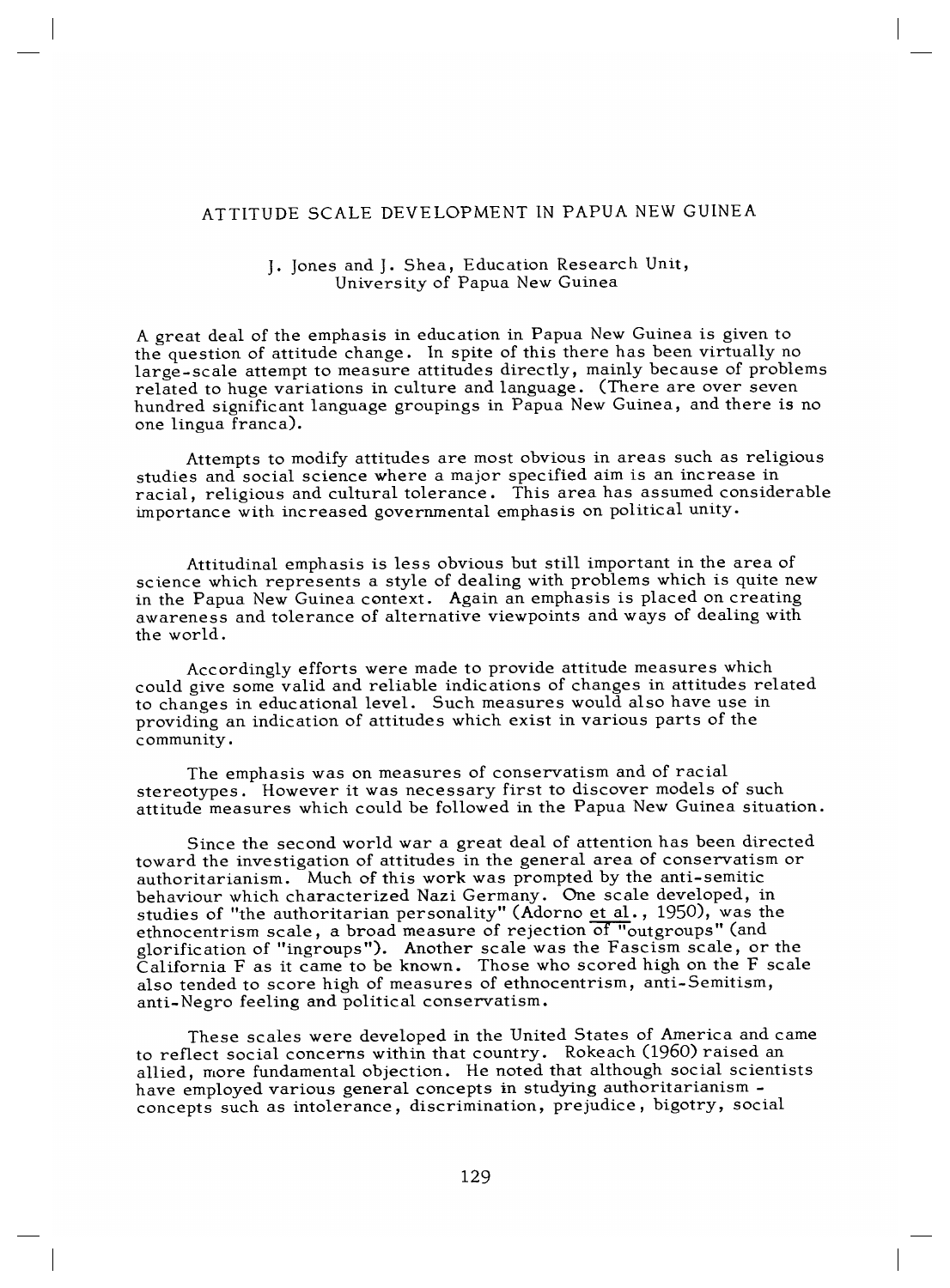distance, and ethnocentrism - the attitude scales produced selected out t sots on the political right. Furthermore there are other forms of intolerance based upon criteria different from those ethnic and racial ones usually used, which should be studied. What was important was not what a person believed, but how he believed. Rokeach proposed the concept of dogmatism, or closed-mindedness to account for a more generalized intolerance.

Wilson and Patterson (1968) adopted an approach to attitude measurement which answered some of Rokeach's objections, proposing a notion of conservatism extending much beyond ideas of ethnic intolerance and right-wing political views. They name seven characteristics of the extreme conservative.

- (a) Religious fundamentalism
- (b) Right wing political orientation<br>(c) Insistence on strict rules and p
- (c) Insistence on strict rules and punishments<br>(d) Intolerance of minority groups
- 
- (d) Intolerance of minority groups<br>(e) Preference for conventional are (e) Preference for conventional art, clothing, institutions
- (f) Anti-hedonistic outlook<br>(g) Superstitious resistanc
- Superstitious resistance to science.

The Wilson-Patterson C scale, with items derived from these areas has had remarkable success in sorting out "Known groups" of conservatives and non-conservatives in New Zealand, England and Holland. It seemed a useful model to explore for use in highly Christian Papua New Guinea.

Apart from its content, the structure of the C scale offers many advantages. It uses "catch-phrases" in place of the traditional propositional statements. These are brief labels representing various familiar and controversial issues (e.g. death penalty, abortion, evolution, women judges, etc.) to which respondents should be able to indicate their "positions" immediately with a minimum of cognitive evaluation. The item format should, therefore, reduce the influence of cognitive processes, task conflict, grammatical confusion and social desirability. Such considerations are of major importance in the Papua New Guinea context where for most students English is a second language.

The original C scale has 50 items. Ten more items which appeared relevant to the Papua New Guinea context (such as "Afro hair styles", "obeying parents" and "tertiary education for women")were added, and the 60 items were administered to a total of 213 students preparing to enter University.

Of the four basic measures against which Wilson and Patterson validated their scale, age of subject, political affiliation, religious allegiance and sex, only the later two seemed appropriate for use with the Papua New Guinea students. (The narrow age range made validation by age impossible, and political parties in Papua New Guinea seem not to fit readily into the left-right continuum common in Western countries, largely because of regional biases.) Measures of divergent thinking were taken, and related to "Conservatism" scores since Hudson's (1966) description of a converger seems to describe a conservative, while his description of a diverger seems to fit a nonconservative .

Scores on the sixty items were clearly (and significantly) related to church attendance, though the correlation was small probably because of the homogeneity of the sample with respect to this behaviour. (Most of the subjects reported regular church attendance.) There was also an unexpected